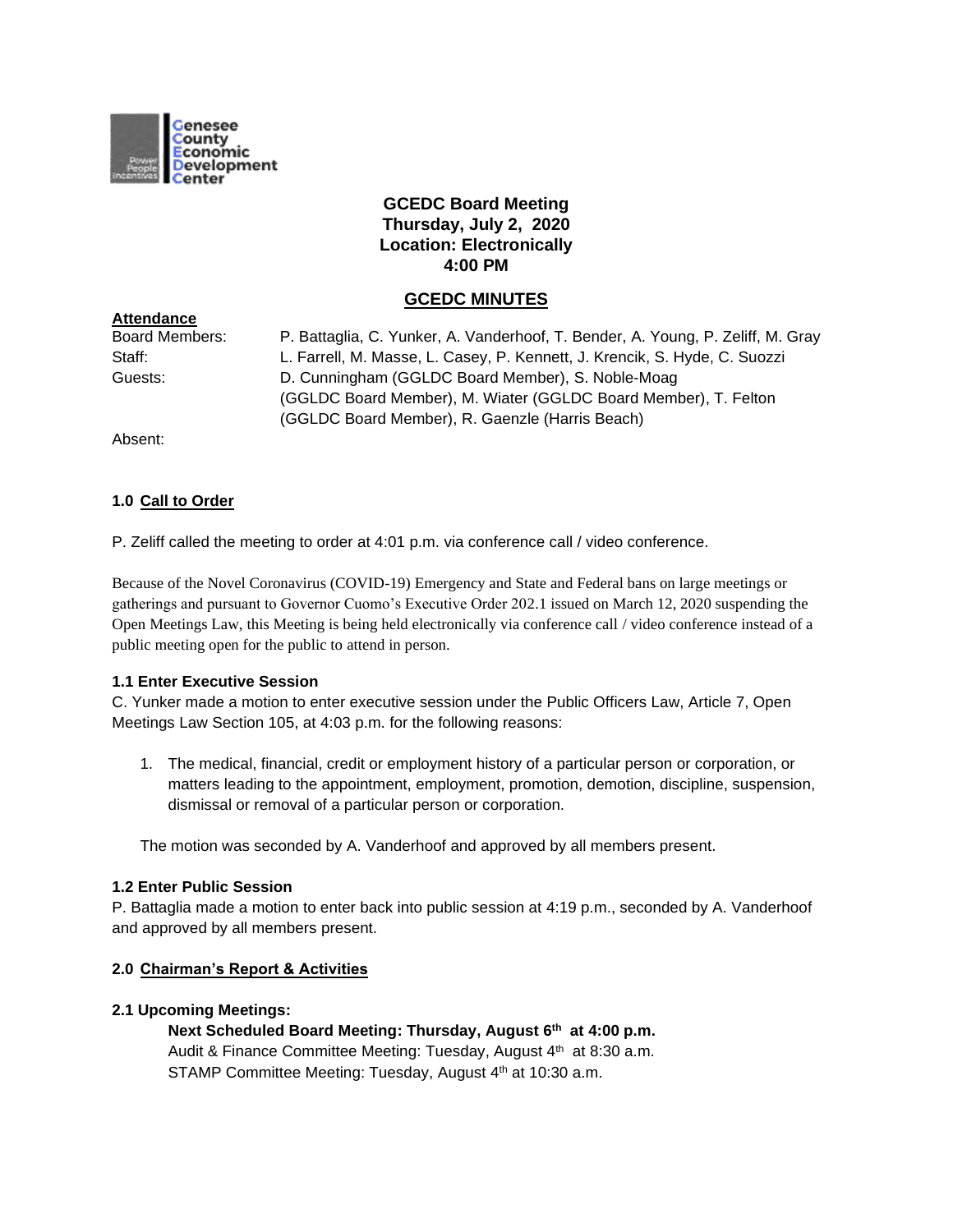**2.2 Agenda Additions / Deletions / Other Business-**

**M. Gray made a motion to remove Agenda item 4.2 Assessment of the Effectiveness of Internal Controls; the motion was seconded by A. Young. Roll call resulted as follows:**

| P. Battaglia - Yes  |     | C. Yunker - | Yes  |
|---------------------|-----|-------------|------|
| T. Bender -         | Yes | P. Zeliff - | Yes. |
| A. Young -          | Yes | M. Gray -   | Yes  |
| A. Vanderhoof – Yes |     |             |      |

**The item was approved as presented.**

**P. Battaglia made a motion to add Agenda item 3.2A as Economic Development Partner Fee; the motion was seconded by A. Vanderhoof. Roll call resulted as follows:**

| P. Battaglia -      | Yes  | C. Yunker - | Yes. |
|---------------------|------|-------------|------|
| T. Bender -         | Yes. | P. Zeliff - | Yes. |
| A. Young -          | Yes  | M. Gray -   | Yes. |
| A. Vanderhoof – Yes |      |             |      |

**The item was approved as presented.**

**2.3 Minutes: June 4, 2020**

**M. Gray made a motion to approve the June 4, 2020 minutes as presented; the motion was seconded by T. Bender. Roll call resulted as follows:**

| P. Battaglia - Yes  |      | C. Yunker - | Yes. |
|---------------------|------|-------------|------|
| T. Bender -         | Yes. | P. Zeliff - | Yes. |
| A. Young -          | Yes  | M. Gray -   | Yes. |
| A. Vanderhoof - Yes |      |             |      |

**The item was approved as presented.**

### **3.0 Report of Management**

**3.1 Fancher / Brick House Corners BETP Housing Project – Fancher Final Resoluiton –** J & R Fancher Property Holdings, LLC is proposing to construct a three-story, mixed-use building on 2 buildable acres (7.9 acres total) at Buffalo East Technology Park in Pembroke, NY.

The \$3 million project includes:

- Create 17 market-rate 1-bedroom and 2-bedroom apartments on the second and third floors with indoor parking available and a fitness center.
- Create a "vanilla" box interior space on the first floor, a total of 4 spaces, to attract commercial tenants that will comprise less than 1/3 of total project costs.

Total planned square footage of new construction is 32,254 sq. ft.

Two recent studies by LaBella Associates - the Genesee County Housing Needs Assessment - and The Rockefeller Institute of Government (SUNY's Think Tank) - Generating Growth in Genesee County identify housing availability as Genesee County's biggest challenge in order to fully realize the value of the economic development strategy that is in-place and being implemented. LaBella Associates reported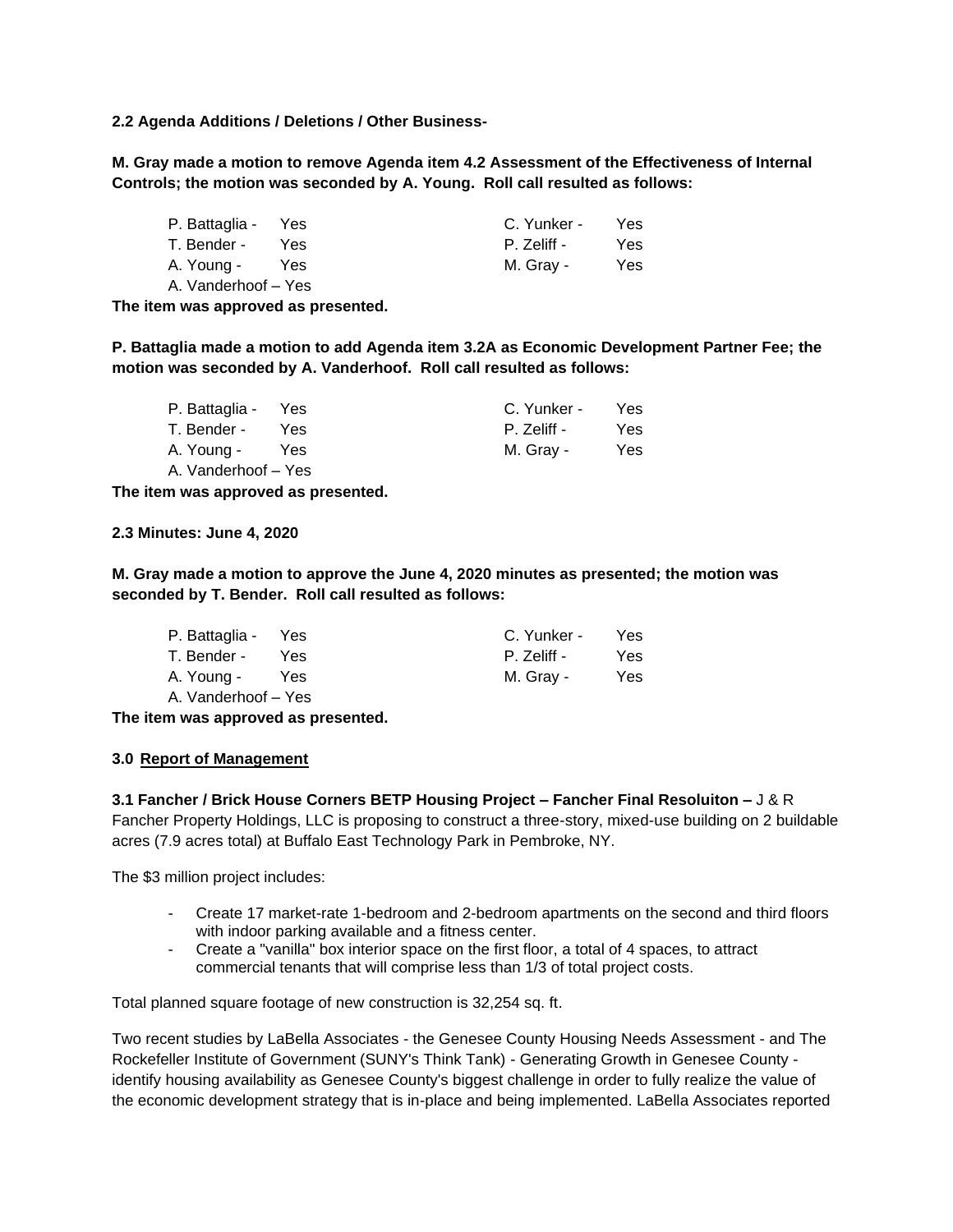that 4,800 units are needed in the next 20 years across multiple sectors, including rental units and singlefamily homes. The GCEDC would be assisting the project with a sales tax exemption valued at \$134,400 mortgage tax exemptions valued at \$25,000 and property tax exemptions valued at \$456,524.

A virtual public hearing regarding the proposed incentives for the project was held on May 26, 2020. No written or oral comments were received

See the Statement of Compliance of Project Criteria Listed in the Uniform Tax Exemption Policy (UTEP), attached to the minutes for additional Project details.

### Resolution No. #07/2020 - 01

RESOLUTION OF THE GENESEE COUNTY INDUSTRIAL DEVELOPMENT AGENCY D/B/A GENESEE COUNTY ECONOMIC DEVELOPMENT CENTER (THE "AGENCY") AUTHORIZING (i) ACKNOWLEDGING THE PUBLIC HEARING HELD BY THE AGENCY ON MAY 26, 2020, WITH RESPECT TO THE J & R FANCHER PROPERTY HOLDINGS, LLC (THE "COMPANY") PROJECT; (ii)APPOINTING THE COMPANY AS AGENT OF THE AGENCY; (iii) AUTHORIZING FINANCIAL ASSISTANCE TO THE COMPANY IN THE FORM OF (A) A SALES AND USE TAX EXEMPTION FOR PURCHASES AND RENTALS RELATED TO THE ACQUISITION, CONSTRUCTION, RECONSTRUCTION, RENOVATION, AND EQUIPPING OF THE PROJECT, (B) A REAL PROPERTY TAX ABATEMENT STRUCTURED THROUGH A TAX AGREEMENT, AND (C) A MORTGAGE RECORDING TAX EXEMPTION AS PERMITTED BY NEW YORK STATE LAW; AND (iv) AUTHORIZING THE NEGOTIATION, EXECUTION AND DELIVERY OF A PROJECT AGREEMENT, LEASE AGREEMENT, LEASEBACK AGREEMENT, MORTGAGE AND RELATED DOCUMENTS WITH RESPECT TO THE PROJECT.

**P. Battaglia made a motion to accept Final resolution #07/2020-01; authorizing incentives as presented; the motion was seconded by M. Gray. Roll call resulted as follows:**

| P. Battaglia - Yes  |     | C. Yunker - | Yes. |
|---------------------|-----|-------------|------|
| T. Bender -         | Yes | P. Zeliff - | Yes. |
| A. Young -          | Yes | M. Gray -   | Yes. |
| A. Vanderhoof – Yes |     |             |      |

**The item was approved as presented.**

**3.2 Fraser-Branche Property, LLC / YWCA – Final Resolution-** Fraser-Branche Property, LLC is seeking to purchase and renovate the YWCA building on North St. in the City of Batavia. The company will renovate approximately 67% of the 13,000 sf facility, including new HVAC, plumbing and electrical improvements, and a complete remodel of the existing, underutilized space for an expansion of their medical practice's pediatric care. The company will lease back the remainder of the facility to the YWCA and two other existing tenants.

The company is currently leasing space on Ellicott St in the City of Batavia and will move once the North St. location is ready. The company currently employs 5 full-time equivalents and is pledging to create an additional 1.5 FTE's.

The total project capital investment is \$1.4M, including \$1.0M of related construction costs.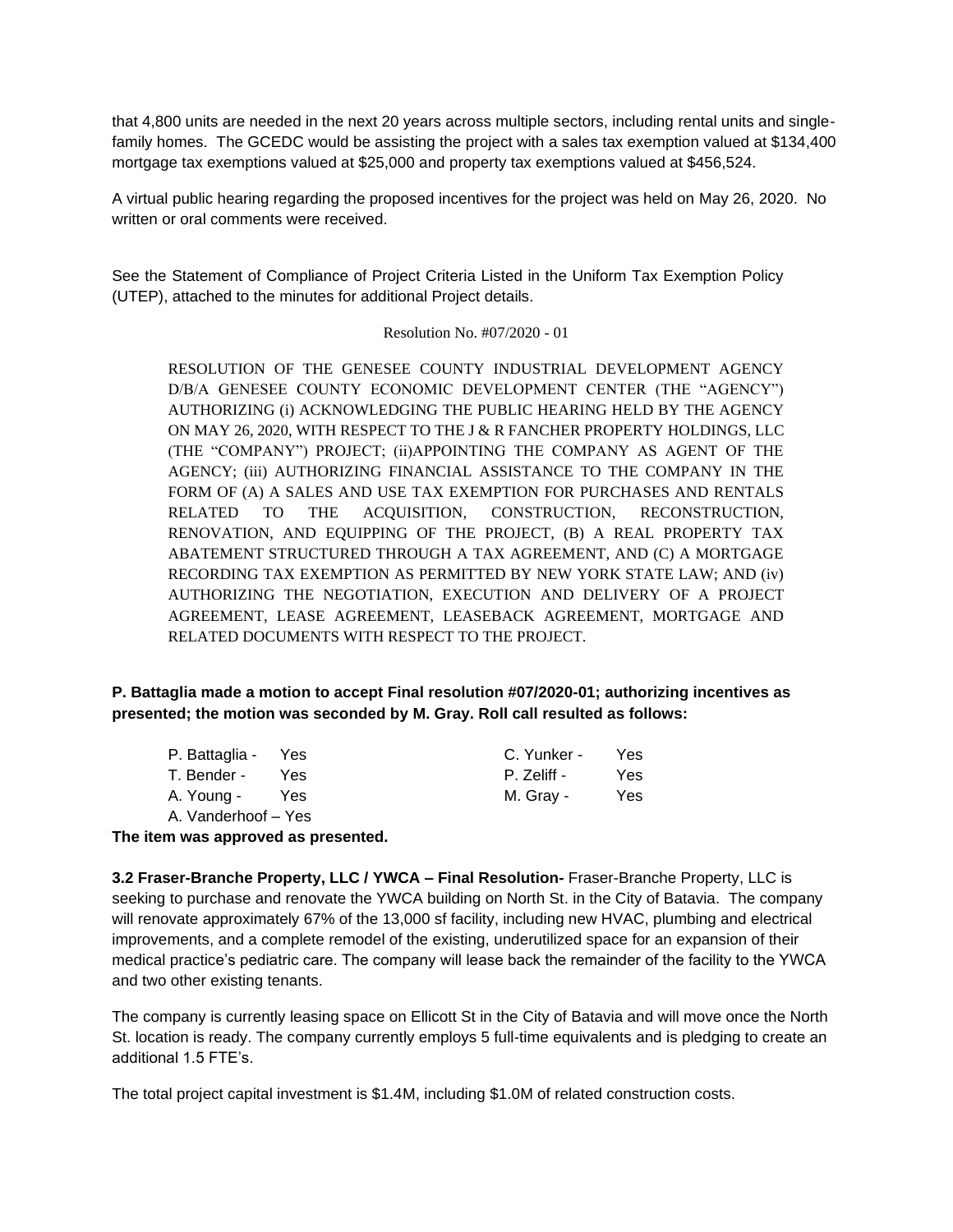The project will be part of the Batavia Pathway to Prosperity (BP2) model.

GCEDC is seeking to assist the project with sales tax exemption valued at \$50,105, mortgage tax exemption valued at \$12,653 and property tax abatement for the incremental increase in assessed value using the BP2 Model 67% fixed PILOT schedule valued at \$42,761.

Note: The property is a tax-exempt property and will be placed on the taxable side of the tax rolls at its base valuation upon acquisition. The PILOT will be for only the incremental increase in assessed value based on the purchase amount and the proposed improvements.

A public hearing regarding the proposed incentives for the project was held on November 20, 2019. No written or oral comments were received.

See the Statement of Compliance of Project Criteria Listed in the Uniform Tax Exemption Policy (UTEP), attached to the minutes for additional Project details.

### Resolution No. #07/2020 - 02

RESOLUTION OF THE GENESEE COUNTY INDUSTRIAL DEVELOPMENT AGENCY D/B/A GENESEE COUNTY ECONOMIC DEVELOPMENT CENTER (THE "AGENCY") AUTHORIZING (i) ACKNOWLEDGING THE PUBLIC HEARING HELD BY THE AGENCY ON NOVEMBER 20, 2019, WITH RESPECT TO THE FRASER-BRANCHE PROPERTY, LLC (THE "COMPANY") PROJECT (THE "PROJECT"); (ii) MAKING A DETERMINATION WITH RESPECT TO THE PROJECT PURSUANT TO SEQRA; (iii) APPOINTING THE COMPANY AS AGENT OF THE AGENCY; (iv) AUTHORIZING FINANCIAL ASSISTANCE TO THE COMPANY IN THE FORM OF (A) A SALES AND USE TAX EXEMPTION FOR PURCHASES AND RENTALS RELATED TO THE ACQUISITION, CONSTRUCTION, RECONSTRUCTION, RENOVATION, AND EQUIPPING OF THE PROJECT, (B) A REAL PROPERTY TAX ABATEMENT STRUCTURED THROUGH A TAX AGREEMENT, AND (C) A MORTGAGE RECORDING TAX EXEMPTION AS PERMITTED BY NEW YORK STATE LAW; AND (v) AUTHORIZING THE NEGOTIATION, EXECUTION AND DELIVERY OF A PROJECT AGREEMENT, LEASE AGREEMENT, LEASEBACK AGREEMENT, MORTGAGE AND RELATED DOCUMENTS WITH RESPECT TO THE PROJECT.

**P. Battaglia made a motion to accept Final resolution #07/2020-02; authorizing incentives as presented; the motion was seconded by M. Gray. Roll call resulted as follows:**

| P. Battaglia - Yes  |      | C. Yunker - | Yes. |
|---------------------|------|-------------|------|
| T. Bender -         | Yes. | P. Zeliff - | Yes. |
| A. Young -          | Yes  | M. Gray -   | Yes. |
| A. Vanderhoof – Yes |      |             |      |

**The item was approved as presented.**

**3.2A Economic Development Partner Fee (Fraser-Branche Property, LLC / YWCA ) –**

**M. Gray made a motion to approve the Economic Development Partner Fee to the Batavia Development Corp. in the amount of \$3,515 for the Fraser-Branche Property, LLC / YWCA Project; the motion was seconded by T. Bender. Roll call resulted as follows:**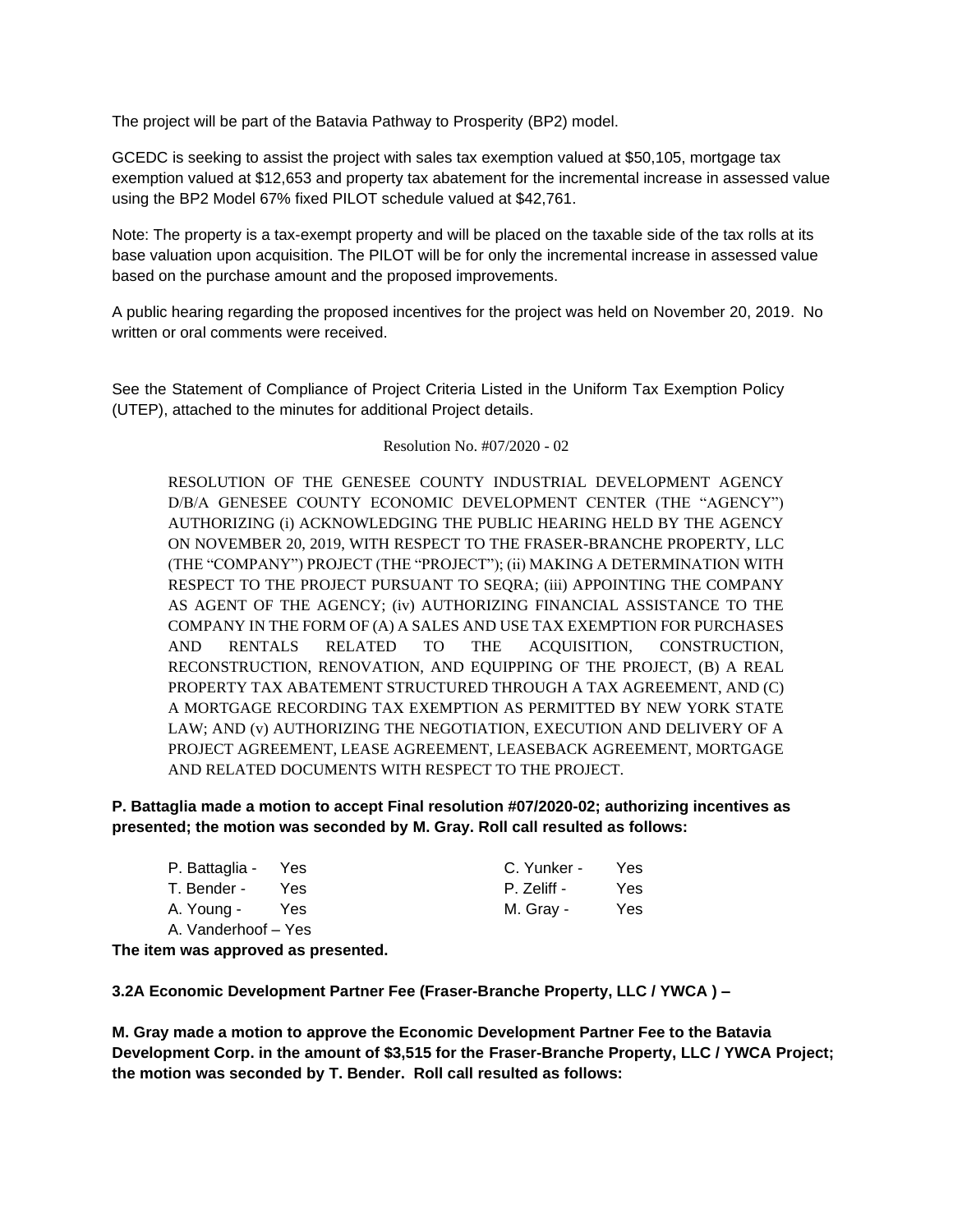| P. Battaglia - Yes  |      | C. Yunker - | Yes. |
|---------------------|------|-------------|------|
| T. Bender -         | Yes. | P. Zeliff - | Yes. |
| A. Young -          | Yes  | M. Gray -   | Yes  |
| A. Vanderhoof – Yes |      |             |      |

**The item was approved as presented.**

**3.3 Batavia Senior Housing Preservation, LLC Project – Initial Resolutions-** This project is a proposed recapitalization and preservation of an existing Section 8 apartment complex in the City of Batavia. The project offers 130 units to seniors 62+, all 130 units benefit from Section 8 rental subsidy. Of the 130 units, 16 are handicapped units. The Project consists of a single six-story elevator serviced building.

The proposed renovation, which is expected to include \$21,400 per unit in hard costs, will assure the Project remains viable as a safe and sanitary housing option for low income seniors for years to come. Residents will not be displaced during the rehabilitation.

GCEDC will seek to assist the project with a private activity bond, sales tax exemption, mortgage tax exemption an a property tax abatement program for the increase in future value only. For every \$1 of public benefit offered, the company is investing and helping generate an economic contribution / economic impact of \$61 into the local / regional / state economy.

#### Resolution No.  $07/20 - 03$

RESOLUTION OF THE GENESEE COUNTY INDUSTRIAL DEVELOPEMNT AGENCY D/B/A GENESEE COUNTY ECONOMIC DEVELOPMENT CENTER (1) TAKING OFFICIAL ACTION TOWARD THE ISSUANCE OF UP TO \$8,500,000 PRINCIPAL AMOUNT INDUSTRIAL DEVELOPMENT REVENUE BONDS FOR THE PURPOSE OF FINANCING A CERTAIN PROJECT FOR THE BENEFIT OF BATAVIA SENIOR HOUSING PRESERVAITON, LLC; (2) DESCRIBING THE FORMS OF FINANCIAL ASSISTANCE BEING CONTEMPLATED BY THE ISSUER WITH RESPECT TO SUCH PROJECT; AND (3) AUTHORIZING A PUBLIC HEARING WITH RESPECT TO SUCH FINANCING AND THE UNDERTACKING OF SUCH PROJECT.

**P. Battaglia made a motion to accept initial resolution #07/2020-03, authorizing the scheduling of a public hearing; the motion was seconded by M. Gray. Roll call resulted as follows:**

| P. Battaglia -      | Yes | C. Yunker - | Yes |
|---------------------|-----|-------------|-----|
| T. Bender -         | Yes | P. Zeliff - | Yes |
| A. Young -          | Yes | M. Gray -   | Yes |
| A. Vanderhoof - Yes |     |             |     |

**The item was approved as presented.**

### **4.0 Audit & Finance Committee**

**4.1 May 2020 Financial Statements-** L. Farrell noted the following: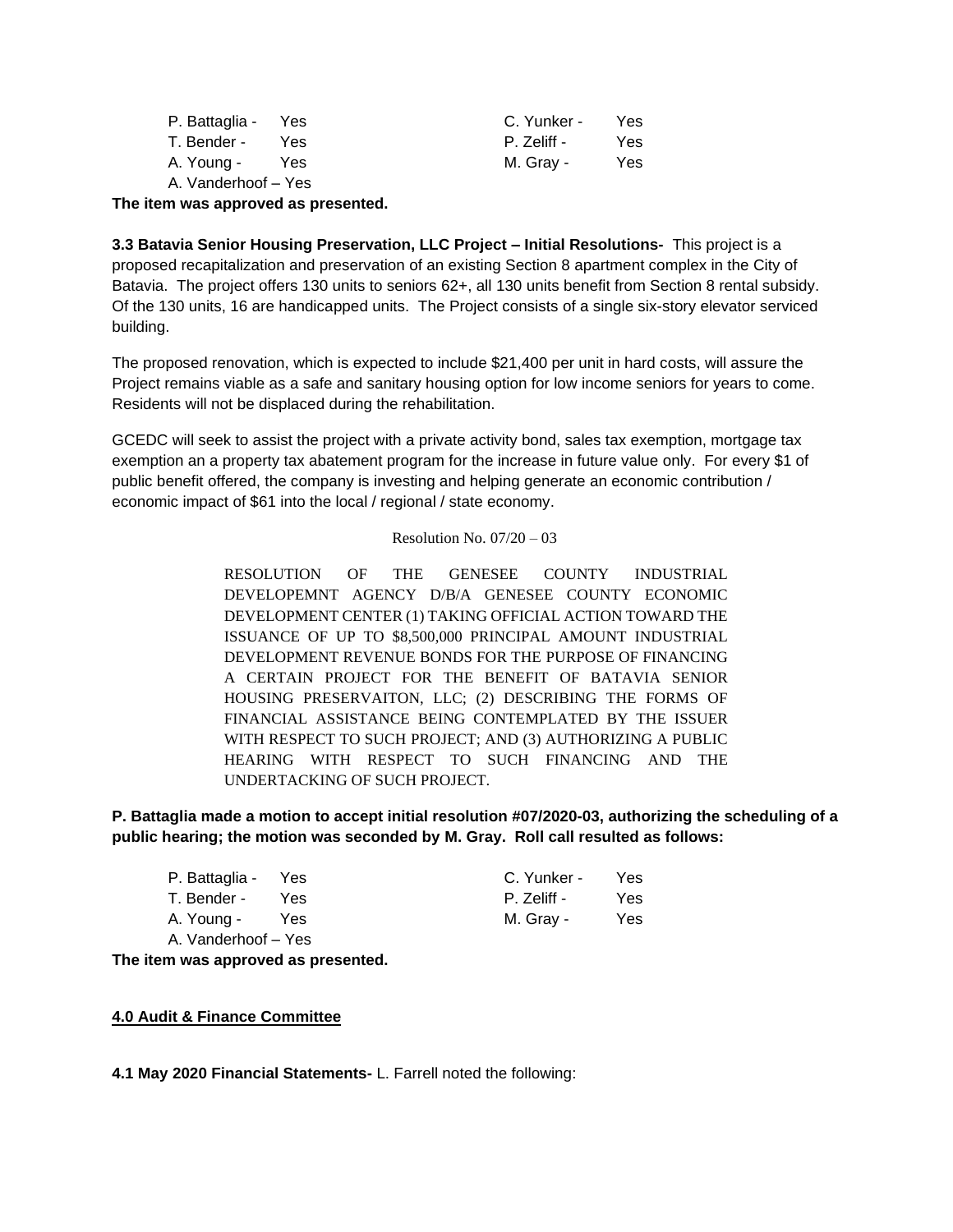- Grants receivable decreased by about \$20,000. We collected two National Grid STAMP grants that were in place for 2019. These grants covered half of the 2019 e3communications STAMP contract, as well as marketing and travel expenses related to STAMP.
- On land held for development and sale there was only a small increase related to STAMP development costs.
- On the Profit & Loss Statement, no projects closed in May. However, all projects that have been projected to close and those we have approved to date are still on track to close.
- Under Grants there is \$575,000. This is STAMP Revenue, which is the recognition of the deferred revenue, the funds that ESD has given us in the imprest account.
- Expenses are where they should be to date.

This was recommended for approval by the Committee.

# **M. Gray made a motion to approve the May 2020 Financial Statements as presented; the motion was seconded by P. Battaglia. Roll call resulted as follows:**

| P. Battaglia -      | Yes  | C. Yunker - | Yes. |
|---------------------|------|-------------|------|
| T. Bender -         | Yes. | P. Zeliff - | Yes. |
| A. Young -          | Yes  | M. Gray -   | Yes. |
| A. Vanderhoof – Yes |      |             |      |

**The item was approved as presented.**

# **5.0 Governance & Nominating Committee – C. Yunker**

### **5.1 Nothing at this time.**

### **6.0 STAMP Committee – P. Zeliff**

# **6.1 Resolution to Submit an application for Transportation & Utility Systems & Facilities on Federal Lands –** The GCEDC has completed the NEPA process with the US Fish and Wildlife for the Iroquois Refuge and received a favorable compatibility determination for the force main project at STAMP to direct discharge in the Oak Orchard Creek. The next step is to submit an Application for Transportation and Utility Systems and Facilities on Federal lands to receive our permit for construction. One of the requirements is to have the Board pass a resolution authorizing the submission of the application.

This was recommended for approval by the Committee.

Resolution No.  $07/20 - 04$ 

RESOLUTION AUTHORIZING THE GENESEE COUNTY INDUSTRIAL DEVELOPEMNT AGENCY D/B/A GENESEE COUNTY ECONOMIC DEVELOPMENT CENTER (THE "AGENCY") TO EXECUTE CERTAIN APPLICATION DOCUMENTS IN CONNECTION WITH A CERTAIN PROJECT.

**A. Young made a motion authorize the Resolution to Submit an Application for Transportation & Utility Systems & Facilities on Federal Lands; the motion was seconded by P. Battaglia. Roll call resulted as follows:**